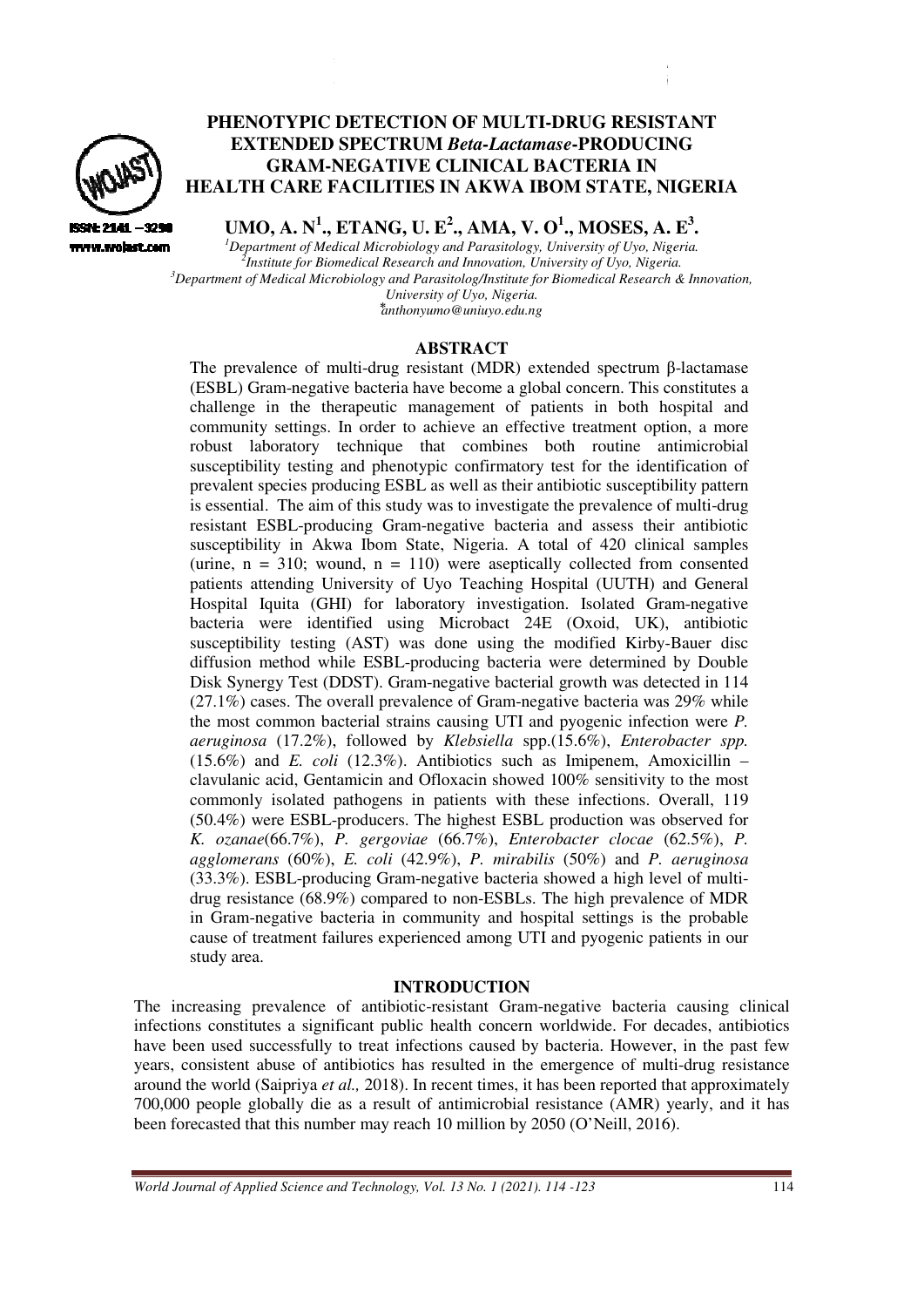At present, antibiotics have been the most successful form of chemotherapy developed in the 20th century, for the treatment of pathogenic bacterial infections (Banin *et al.,* 2017). However, the most widely used class of antibiotics are the β-lactam drugs and account for almost 65% of antibiotic usage worldwide. These drugs have been classified into six main groups based on the chemical structure of the β-lactam ring which includes Penicillins, Cephalosporins, Carbapenems, Monobactams, Cephamycins, and β-lactamase inhibitors. Their mechanism of action is to block cell wall synthesis by preventing accurate working of the Penicillin binding protein (PBP), which has a principal role in the synthesis of the bacterial cell wall, thus resulting to cellular death. Incidentally, there has been an upsurge in resistance to this class of antibiotics (Malloyand Campos, 2011).

There are different mechanisms through which β-lactam resistance can occur. These includes generation of efflux pumps, changes in the production of outer membrane porins, alterations of PBPs, and the production of β-lactamases for inactivating antibiotics (Paterson, 2000). Of these mechanisms, the production of β-lactamases is the most prevalent source of resistance to βlactam antibiotics which are produced extra cellularly by Gram-positive bacteria and in the periplasmic space by Gram-negative bacteria. These enzymes are capable of inactivating the βlactam antibiotics by binding covalently to their carbonyl section and hydrolyzing the β-lactam ring thus enabling β-lactam resistance (Eiamphungporn *et al.,* 2018). To date, many βlactamases have been reported to be produced by diverse microorganisms, such as Penicillinases, Extended-spectrum β-lactamases (ESBLs), Cephalosporinases (AmpC), Metallo-β-lactamases (MBLs), and Carbapenemases (KPCs). Among these, ESBL-producing Gram-negative bacteria are very important and have attracted the attention of researchers owing to their lethal hydrolyzing effect and delayed treatment outcome (Hansen *et al.,* 2016).

ESBLs are β-lactamases enzymes with the capability to hydrolyze β-lactam antibiotics containing Penicillins, Aztreonam, as well as the first to fourth-generation Cephalosporins, with the exception of Cephamycins, Moxalactam, and Carbapenems (Rajivgandhi *et al.,* 2018). Furthermore, they are inhibited by β-lactamase inhibitors, such as Clavulanic acid, Tazobactam, and Sulbactam (Rajivgandhi *et al.,* 2018). The most worrisome part is that, ESBL-producing organisms are also able to induce resistance to some classes of antibiotics other than β-lactams including Aminoglycosides, fluoroquinolones, Chloramphenicol and Trimethoprime sulfamethoxazoles (Taghizadeh *et al.,* 2018).

ESBLs are mostly produced by Gram-negative bacilli, especially those belonging to Enterobacteriaceae family, but not limited to oxidase-positive Gram-negative bacteria (Olusolabomi *et al.,* 2011). ESBL-producing Enterobacteriaceae cause a variety of hospital and community-acquired infections such as bloodstream infections, wound infections, respiratory tract infections, and urinary tract infections (Teklu *et al.,* 2019). Urinary tract infections (UTIs) and pyogenic (wound) infections are very common infectious diseases that occur in a high proportion of the population and are a serious concern in the healthcare system (Moustafa *et al.,* 2018). Presently, the outbreak of infections caused by ESBL-producing Gram-negative pathogens is becoming increasingly frequent (Baziboroun *et al.,* 2018). The ESBLs are plasmid-encoded enzyme. The location of these ESBL genes contributes to their spread via the horizontal gene transfer to similar and different species of bacteria (Stadler *et al.,* 2018). The prevalence of ESBL-producing isolates depends on some factors including species, geographic region, hospital, group of patients and type of infection, and extensive overuse of antibiotics (Shakya *et al.,* 2017; McNulty *et al.,* 2018).

As a result of the emergence of expanding antibiotic resistance among Gram-negative bacteria and the high distribution of ESBL producing isolates in clinical samples, the recognition of the prevalent species that produce this enzyme as well as their antibiotic susceptibility pattern using appropriate diagnostic techniques is necessary for each community and hospital to select the most effective therapeutic options. Although there are many techniques for ESBL detection and confirmation, the Clinical Laboratory Standard Institute (CLSI, 2020) described the disk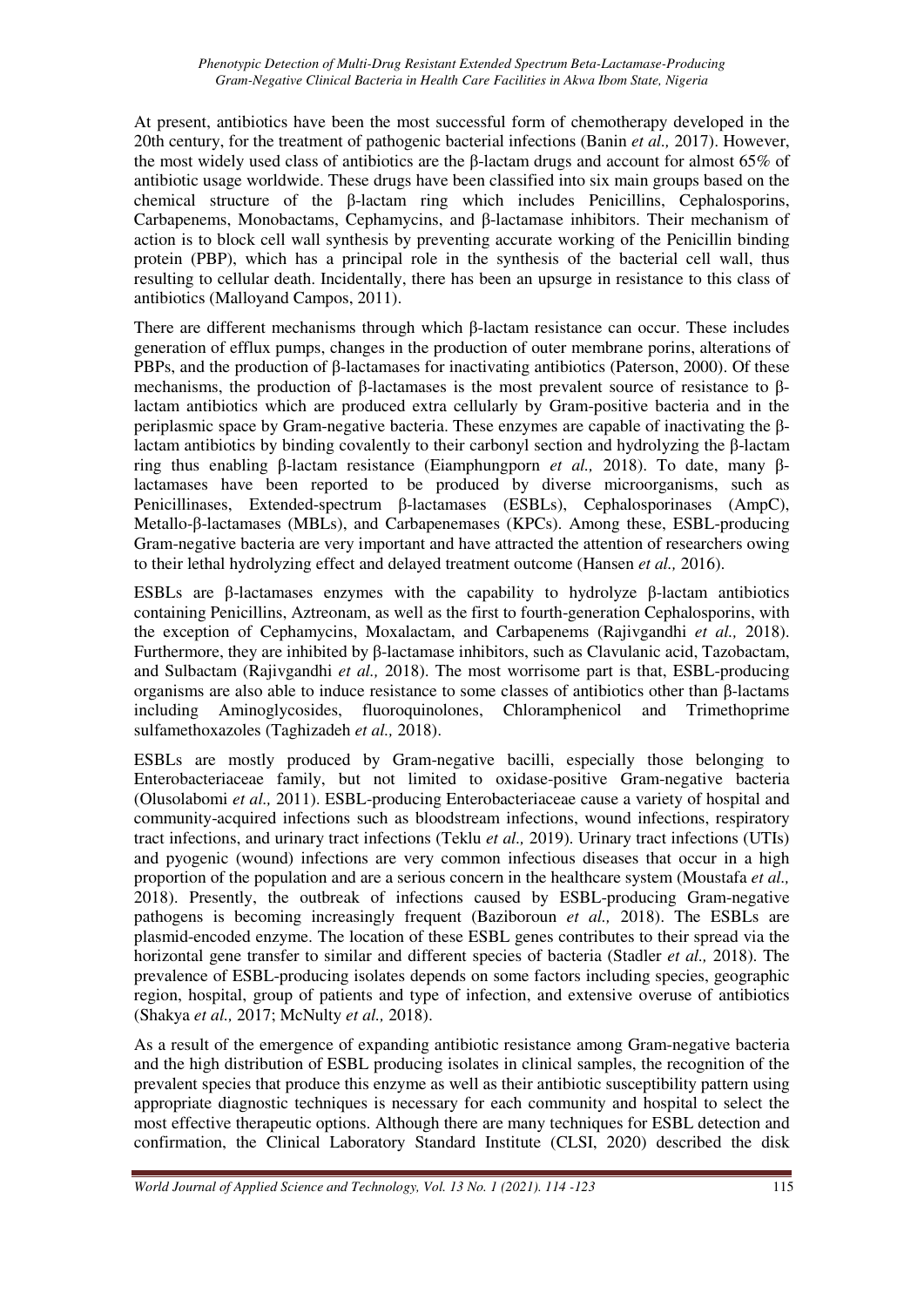susceptibility test methods for initial screening and phenotypic confirmation of ESBL production by Double Disk Synergy Test (DDST). This method depends on detecting synergy between Clavulanic acid (Augmentin) and either of the two Cephalosporins (Ceftazidime, Cefpodoxime and Cefotaxime) which invariably serve as substrates for the ESBL. The DDST phenotypic method is cost effective, easy to perform and requires 2 days to complete (Cormican *et al.,* 1996). Thus, the aim of this study was to determine the prevalence of multidrug resistant ESBL-producing Gram-negative bacteria and their antibiotic susceptibility pattern isolated from urine and wound samples of patients attending UUTH and GHI in Akwa Ibom State, Nigeria.

## **MATERIALS AND METHODS**

**Study Design and Population**: This was a cross sectional hospital-based study of patients (inand out-patients) attending the Surgical, Paediatric, General Outpatient Department (GOPD) and Orthopaedic clinics and wards of the UUTH at Uyo and GHI. Patients of all age groups and gender seen at the clinics and wards of the hospitals were recruited following informed consent.

**Study Area:** The study was carried out at two health facilities, UUTH and GHI in Akwa Ibom State. Akwa Ibom State is an oil-rich state located in the Southern part of Nigeria, with diverse geography and climate ranging from arid to tropical. The state has a vast oil deposits and play host to the International oil giant, Exxon Mobil. It has diverse cultural background and language. The main ethnic groups are Ibibio, Annang, Oron, Eket and Obolo. Their major occupation is fishing and agriculture. The state has a land area of 6,900 sq Km located between Cross River, Abia and Rivers on the sandy coastal plain of the Gulf of Guinea. It is bordered on the south by the Atlantic Ocean which stretches from Ikot Abasi to Oron. Akwa Ibom State lies between latitude  $40^{\circ}32'$  and  $50^{\circ}53'$  North; and longitudes  $70^{\circ}25'$  and  $80^{\circ}25'$  East with a population of 5,450,758 (2016 population census).

**Ethical Approval and Informed Consent**: Approval for the study was obtained from the Ethical Review Board of the University of Uyo Teaching Hospital before commencement of study. Informed consent was obtained from patients before collection of samples.

**Data Collection:** Demographic and clinical data of subjects were collected from consented patient case notes/folders and laboratory request forms.

**Sample Size Determination:** The size of the sample of patients studied was determined using the EPI info 7 STATCAL for population survey, based on prevalence rate of 47.1% (Azekhueme *et al.,* 2015), precision of 5% and a confidence level of 95%. The calculated minimum sample size was 382. Hence, the required sample size with 10% attrition rate used for the study was 420.

**Sample Collection, Culture and Identification of Bacterial Isolates:** The samples collected for analysis were urine and superficial wound swabs. Standard operating procedures were maintained during sample collection and in all subsequent laboratory analysis. Samples were cultured on Eosin Methylene Blue (EMB) agar and incubated for  $18-24$  hrs at  $37^{\circ}$ C for isolation of Gram-negative bacteria. Purification of isolated bacteria was done on Nutrient agar following standard procedure.

Identification of isolated organisms were done using Microbact24E (Oxoid, UK) according to manufacture guidelines. Isolates were stored in microvials containing brain heart infusion (BHI) broth containing 25% glycerol at  $4^{\circ}$ C until ready for further analysis and -70 $^{\circ}$ C for longer storage.

**Antimicrobial Susceptibility Testing (AST):** Antimicrobial susceptibility test was performed according to CLSI guidelines (CLSI, 2020) using the modified Kirby-Bauer disc diffusion method to evaluate the sensitivity of the isolated Gram-negative bacilli to Ciprofloxacin (5µg), Ampicillin (10µg), Cefpodoxime (10µg), Gentamicin (10µg), Aztreonam (30µg),

*World Journal of Applied Science and Technology, Vol. 13 No. 1 (2021). 114 -123* 116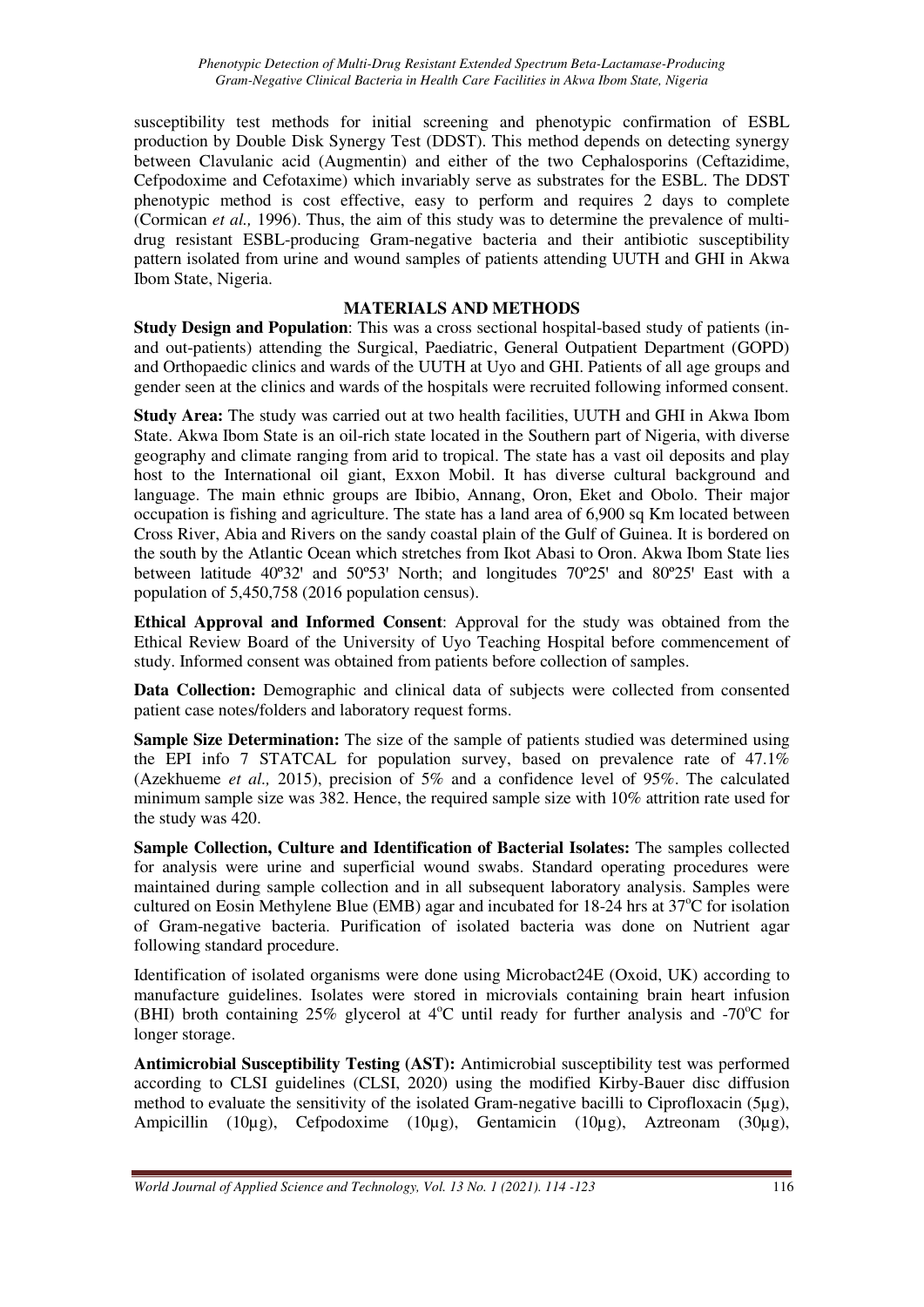Tazobactam/piperacillin (30µg), Ceftazidime (30µg),Ceftriaxone (30µg), Tetracycline (10µg), Imipenem (10µg) Co-trimoxazole (25µg), Cefepime(30µg) and Ofloxacin (10µg) (Oxoid, UK).

**Phenotypic Detection of ESBL-producing Strains Using the Double Disk Synergy Test (DDST):** The isolates were tested by disc diffusion method for their susceptibility to the third generation Cephalosporins: Cefpodoxime (10µg), Ceftazidime (30µg), Aztreonam (30µg), and Ceftriaxone (30µg)). Isolates with zone diameters indicating suspicion for ESBL production, that is (Cefpodoxime: ≤17mm, Ceftazidime: ≤22mm, Aztreonam: ≤27mm, Ceftriaxone: ≤25mm) were subjected to the Double Disk Synergy Test as earlier described in previous study by Azekhueme *et al.,(*2015). Briefly, a suspension of each of the test organism from an overnight culture adjusted to match the 0.5 MacFarland standard was inoculated on the surface of each of the molten Mueller Hinton agar plates using a sterile swab. A combination disc of Amoxycillin (20μg) plus Clavulanic acid (10μg) was placed at the center of each inoculated Mueller Hinton agar plate. Ceftriaxone (30μg) and Ceftazidime (30μg) single discs were then placed 15mm (center to center) from the Amoxycillin/Clavulanic disc and incubated at  $37^{\circ}$ C overnight. Interpretation of test as Resistant (R) and Susceptible (S) was done according to CLSI (2020) guidelines and interpretive criteria.

### **RESULTS AND DISCUSSION**

Table 1 shows the culture result of clinical samples obtained from subjects attending UUTH and GHI. Of the 420 samples collected, 81 urine samples and 33 wound samples were culture positive on Eosin Methylene Blue (EMB) agar giving the percentage culture positivity of 26.1% and 30%, respectively. This gives an overall percentage of 27.1% from a total of 114 positive samples.

|  |  |  |  | Table 1: Culture result of clinical samples obtained from 420 subjects on EMB Agar |  |  |  |  |
|--|--|--|--|------------------------------------------------------------------------------------|--|--|--|--|
|  |  |  |  |                                                                                    |  |  |  |  |

| Total       | 420            | 114(27.1)        | 306(72.9)       |
|-------------|----------------|------------------|-----------------|
| wound       | 110            | 33(30.0)         | 77(70.0)        |
| Urine       | 310            | 81(26.1)         | 229(73.9)       |
| Sample type | No. of samples | Positive $(\% )$ | Negative $(\%)$ |

**EMB** = Eosin Methylene Blue

| Table 2: Frequency distribution of Gram-negative bacterial isolates in the study area by type of |  |
|--------------------------------------------------------------------------------------------------|--|
| clinical sample                                                                                  |  |

| S/N | <b>Isolate</b>               | Urine          | Wound      | Total $(\% )$ |
|-----|------------------------------|----------------|------------|---------------|
|     |                              | sample $(\% )$ | sample (%) |               |
| 1.  | Escherichia spp.             | 10(11.8)       | 5(13.5)    | 15(12.3)      |
| 2.  | Pentoea agglomerans          | 4(4.7)         | 1(2.7)     | 5(4.1)        |
| 3.  | Enterobacter spp.            | 13(15.3)       | 6(16.2)    | 19(15.6)      |
| 4.  | Klebsiella spp.              | 14(16.5)       | 5(13.5)    | 19(15.6)      |
| 5.  | Proteus spp.                 | 6(7.1)         | 6(16.2)    | 12(9.8)       |
| 6.  | Acinetobacter spp.           | 3(3.5)         | 1(2.7)     | 4(3.3)        |
| 7.  | Citrobacter spp.             | 6(7.1)         | 1(2.7)     | 7(5.7)        |
| 8.  | Pseudomonas aeruginosa       | 9(10.6)        | 12(32.4)   | 21(17.2)      |
| 9.  | Kluyvera ascorbata           | 2(2.4)         |            | 2(1.6)        |
| 10. | Raoultella ornithinolytica   | 2(2.4)         |            | 2(1.6)        |
| 11. | Pluralibacter gergoviae      | 3(3.5)         |            | 3(2.5)        |
| 12. | Salmonella spp.              | 5(5.9)         |            | 5(4.1)        |
| 13. | Hafnia alvei                 | 2(2.4)         |            | 2(1.6)        |
| 14. | Stenotrophomonas maltophilia | 1(1.2)         |            | 1(0.8)        |
| 15. | Serratia spp.                | 4(4.7)         |            | 4(3.3)        |
| 16. | Lellottia amnigena           | 1(1.2)         |            | 1(0.8)        |
|     | Total                        | 85(69.7)       | 37(30.3)   | 122(100)      |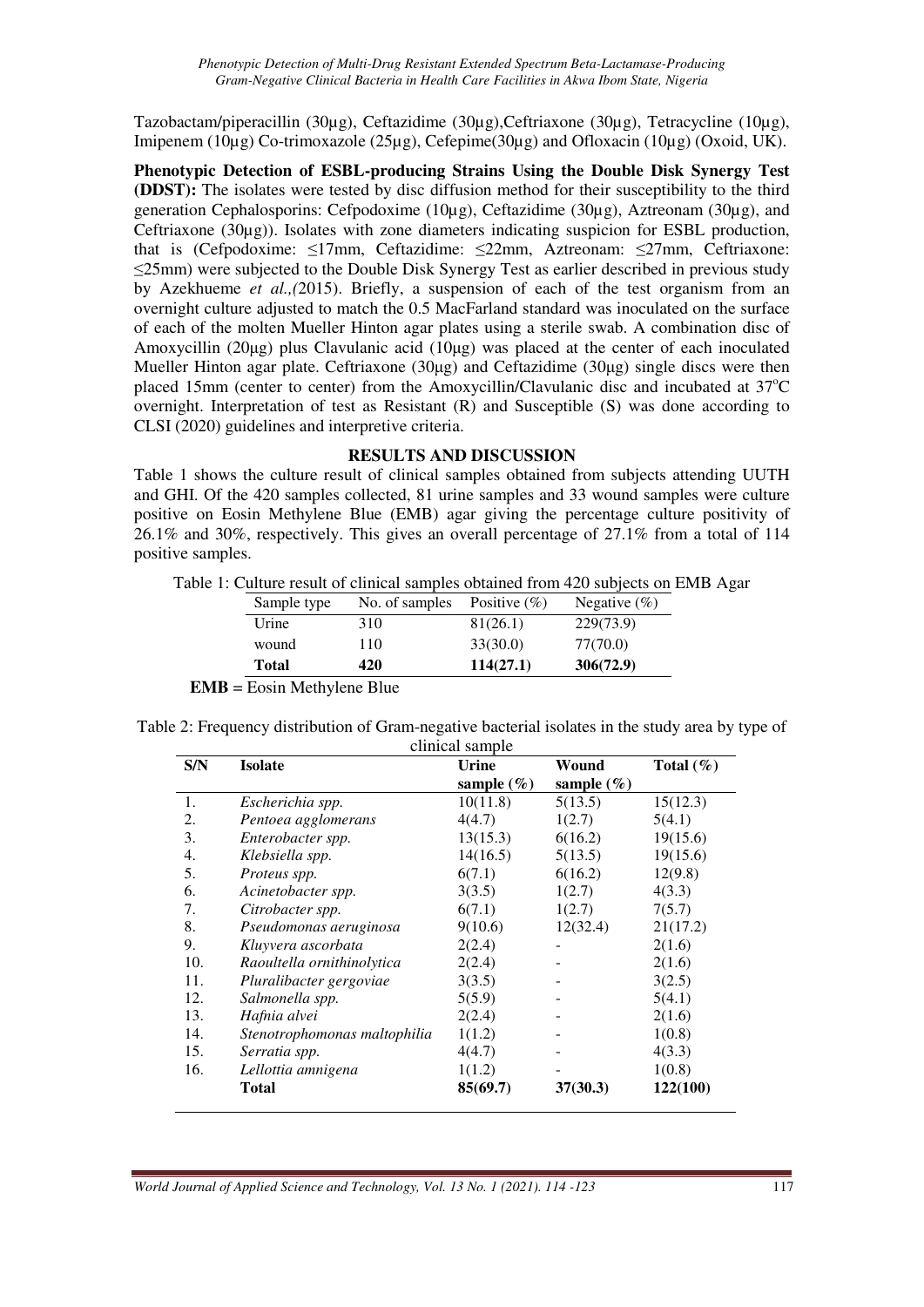|                                |                             |             |               |           |            |            |         | raone of rimmonte baseepinomy i formes of ESDE producing isolates |            |          |           |         |             |
|--------------------------------|-----------------------------|-------------|---------------|-----------|------------|------------|---------|-------------------------------------------------------------------|------------|----------|-----------|---------|-------------|
| Organism                       | Antibiotics discs (µg/disc) |             |               |           |            |            |         |                                                                   |            |          |           |         |             |
|                                | CN(%)                       | TET $(\% )$ | $ATM$ $(\% )$ | $CIP(\%)$ | <b>SXT</b> | <b>CTX</b> | CRO(%)  | OFX $(\%)$                                                        | <b>FEP</b> | AMC      | $CAZ(\%)$ | CPD(%)  | IPM $(\% )$ |
|                                |                             |             |               |           | $(\%)$     | $(\%)$     |         |                                                                   | $(\%)$     | $(\%)$   |           |         |             |
| E. coli $(n=14)$               | 9(64.3)                     | 1(7.1)      | 1(7.1)        | 0(0)      | 3(21.4)    | 0(0)       | 4(28.6) | 14(100)                                                           | 4(28.6)    | 12(85.7) | 5(35.7)   | 4(28.6) | 5(35.7)     |
| $E.$ fergusonii (n=1)          | 1(100)                      | 0(0)        | 0(0)          | 1(100)    | 1(100)     | 0(0)       | 1(100)  | 0(0)                                                              | 1(100)     | 1(100)   | 1(100)    | 0(0)    | 1(100)      |
| <i>P. agglomerans</i> $(n=5)$  | 2(40)                       | 1(20)       | 3(60)         | 0(0)      | 1(20)      | 0(0)       | 2(40)   | 5(100)                                                            | 1(20)      | 3(60)    | 1(20)     | 2(40)   | 0(0)        |
| <i>P. aeruginosa</i> $(n=21)$  | 19(90.5)                    | 13(61.9)    | 0(0)          | 9(42.9)   | 0(0)       | 1(4.8)     | 1(4.8)  | 17(81.0)                                                          | 15(71.4)   | 4(19.0)  | 6(28.6)   | 2(9.5)  | 21(100)     |
| E. cloacae $(n=16)$            | 9(56.3)                     | 3(18.8)     | 2(12.5)       | 0(0)      | 0(0)       | 1(6.3)     | 5(31.3) | 6(37.5)                                                           | 5(31.3)    | 7(43.8)  | 4(25.0)   | 5(31.3) | 1(6.3)      |
| E. hormaechei (3)              | 0(0)                        | 2(66.7)     | 0(0)          | 0(0)      | 3(100)     | 0(0)       | 0(0)    | 3(100)                                                            | 0(0)       | 2(66.7)  | 1(33.3)   | 0(0)    | 2(66.7)     |
| K. ascorbata (2)               | 1(50.0)                     | 0(0)        | 0(0)          | 0(0)      | 0(0)       | 0(0)       | 0(0)    | 0(0)                                                              | 2(100)     | 0(0)     | 0(0)      | 0(0)    | 0(0)        |
| <i>P.</i> gergoviae $(n=3)$    | 2(66.7)                     | 2(66.7)     | 0(0)          | 0(0)      | 0(0)       | 0(0)       | 1(33.3) | 2(66.7)                                                           | 1(33.3)    | 1(33.3)  | 1(33.3)   | 1(33.3) | 1(33.3)     |
| $C. koseri (n=4)$              | 3(75.0)                     | 0(0)        | 0(0)          | 0(0)      | 0(0)       | 0(0)       | 0(0)    | 4(100)                                                            | 1(25.0)    | 0(0)     | 1(25.0)   | 1(25.0) | 1(25.0)     |
| S. diarizonae $(n=1)$          | 0(0)                        | 0(0)        | 0(0)          | 0(0)      | 0(0)       | 0(0)       | 0(0)    | 1(100)                                                            | 0(0)       | 1(100)   | 0(0)      | 0(0)    | 0(0)        |
| S. houtenae $(n=4)$            | 1(25.0)                     | 2(50.0)     | 0(0)          | 0(0)      | 1(25.0)    | 0(0)       | 0(0)    | 4(100)                                                            | 1(25.0)    | 0(0)     | 1(25.0)   | 1(25.0) | 0(0)        |
| <i>P. mirabilis</i> $(n=10)$   | 9(90.0)                     | 6(60.0)     | 2(20.0)       | 0(0)      | 4(40.0)    | 0(0)       | 1(10.0) | 10(100)                                                           | 0(0)       | 4(40.0)  | 2(20.0)   | 3(30.0) | 0(0)        |
| P. penneri $(n=2)$             | 1(50.0)                     | 1(50.0)     | 0(0)          | 0(0)      | 1(50.0)    | 0(0)       | 0(0)    | 2(100)                                                            | 0(0)       | 1(50.0)  | 1(50.0)   | 1(50.0) | 0(0)        |
| <i>Hafnia alvei</i> $(n=2)$    | 2(100)                      | 0(0)        | 0(0)          | 0(0)      | 1(50)      | 0(0)       | 0(0)    | 2(100)                                                            | 0(0)       | 0(0)     | 0(0)      | 1(50)   | 0(0)        |
| <i>S. liquefaciens</i> $(n=2)$ | 1(50)                       | 1(50)       | 0(0)          | 1(50)     | 1(50)      | 0(0)       | 1(50)   | 1(50)                                                             | 0(0)       | 1(50)    | 0(0)      | 0(0)    | 1(50)       |
| S. marcescens $(n=2)$          | 2(100)                      | 2(100)      | 0(0)          | 0(0)      | 0(0)       | 0(0)       | 0(0)    | 2(100)                                                            | 0(0)       | 0(0)     | 1(50)     | 0(0)    | 1(50)       |
| A. baumannii $(n=3)$           | 3(100)                      | 2(66.7)     | 0(0)          | 0(0)      | 1(33.3)    | 0(0)       | 2(66.7) | 2(66.7)                                                           | 0(0)       | 2(66.7)  | 1(33.3)   | 2(66.7) | 3(100)      |
| A. <i>lwoffi</i> $(n=1)$       | 1(100)                      | 0(0)        | 0(0)          | 0(0)      | 0(0)       | 0(0)       | 1(100)  | 0(0)                                                              | 1(100)     | 0(0)     | 0(0)      | 0(0)    | 1(100)      |
| K. <i>aerogenes</i> $(n=1)$    | 1(100)                      | 1(100)      | 0(0)          | 0(0)      | 1(100)     | 0(0)       | 0(0)    | 1(100)                                                            | 0(0)       | 1(100)   | 0(0)      | 1(100)  | 0(0)        |
| K. pneumoniae $(n=8)$          | 5(62.3)                     | 6(75.0)     | 1(12.5)       | 0(0)      | 3(37.5)    | 0(0)       | 2(25.0) | 4(50.0)                                                           | 0(0)       | 8(100)   | 5(62.3)   | 4(50.0) | 0(0)        |
| K. $oxytoca$ (n=7)             | 5(71.4)                     | 2(28.6)     | 3(42.9)       | 0(0)      | 1(14.3)    | 0(0)       | 0(0)    | 6(85.7)                                                           | 0(0)       | 1(14.3)  | 1(14.3)   | 1(14.3) | 1(14.3)     |
| K. ozanae $(n=3)$              | 0(0)                        | 0(0)        | 0(0)          | 0(0)      | 2(66.7)    | 0(0)       | 0(0)    | 2(66.7)                                                           | 0(0)       | 2(66.7)  | 0(0)      | 0(0)    | 0(0)        |

Table 3: Antibiotic Susceptibility Profiles of ESBL-producing Isolates

**KEY:** CN = Gentamicin; TET = Tetracycline; ATM = Aztreonam; CIP = Ciprofloxacin; SXT = Sulfonamide/Trimethoprim; CTX = Cefotaxime; CRO = Ceftriaxone; OFX = Ofloxacin; FEP = Cefepime; AMC = Amoxicillin/Clavulanic Acid; CAZ = Ceftazidime; CPD = Cefpodoxime; IPM = Imipenem

Table 3 shows the susceptibility profiles of all the Gram-negative bacterial isolates that produced extended spectrum beta-lactamase (ESBL). The results show that, for the most commonly encountered clinical isolates, OFX, AMC, CN and OFX were 100% effective against *E. coli*, *K. pneumoniae,A. baumannii* and *P. mirabilis*, respectively. Also, IMP was 100% effective against *P. aeruginosa* and *A. baumannii* isolates.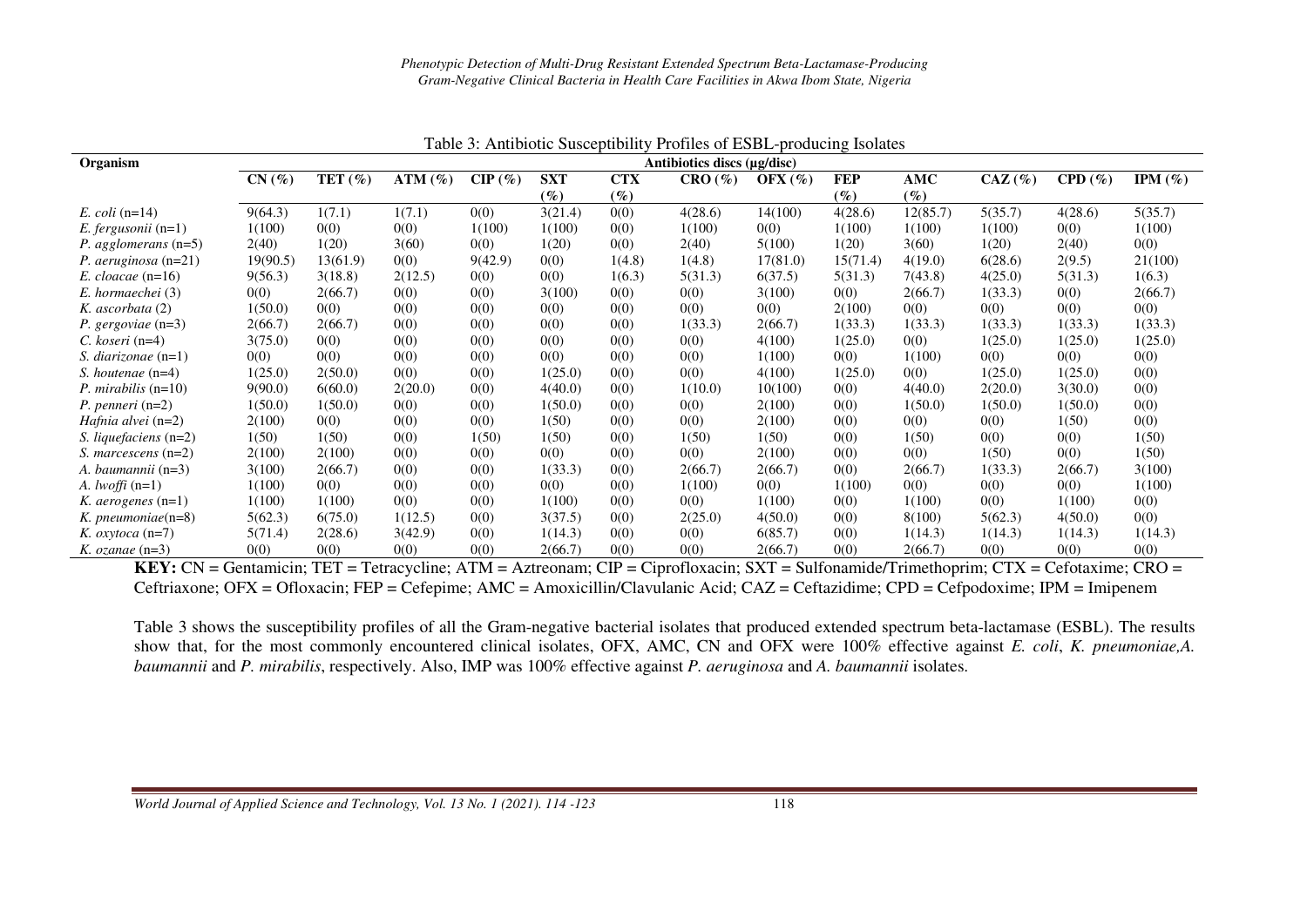*Phenotypic Detection of Multi-Drug Resistant Extended Spectrum Beta-Lactamase-Producing Gram-Negative Clinical Bacteria in Health Care Facilities in Akwa Ibom State, Nigeria* 

| S/N | <b>Isolates</b>              | No. screened   | <b>ESBL</b> producers $(\%)$ |
|-----|------------------------------|----------------|------------------------------|
| 1.  | Escherichia coli             | 14             | 6(42.9)                      |
| 2.  | Escherichia fergusonii       | 1              | 1(100)                       |
| 3.  | Pentoea agglomerans          | 5              | 3(60.0)                      |
| 4.  | Enterobacter cloacae         | 16             | 10(62.5)                     |
| 5.  | Enterobacter hormaechei      | 2              | 2(100)                       |
| 6.  | Kluyvera ascorbata           | $\overline{c}$ | 1(50.0)                      |
| 7.  | Pluralibacter gergoviae      | 3              | 2(66.7)                      |
| 8.  | Citrobacter koseri           | 4              | 4(100)                       |
| 9.  | Citrobacter freundii         | 3              | 0(0.0)                       |
| 10. | Stenotrophomonas maltophilia | 1              | 0(0.0)                       |
| 11. | Salmonella diarizonae        | 1              | 1(100)                       |
| 12. | Salmonella houtenae          | 4              | 4(100)                       |
| 13. | <i>Proteus mirabilis</i>     | 10             | 5(50)                        |
| 14. | Proteus penneri              | 2              | 2(100)                       |
| 15. | Hafnia alvei                 | $\overline{c}$ | 2(100)                       |
| 16. | Serratia liquefaciens        | 2              | 1(50.0)                      |
| 17. | Serratia marcescens          | 2              | 1(50)                        |
| 18. | Acinetobacter baumannii      | 3              | 1(33.3)                      |
| 19. | Acinetobacter lwoffi         | 1              | 1(100)                       |
| 20. | Lelliota amnigena            |                | 0(0.0)                       |
| 21. | Klebsiella aerogenes         | L              | 1(100)                       |
| 22. | Klebsiella pneumonia         | 8              | 2(25.0)                      |
| 23. | Klebsiella oxytoca           | 7              | 1(14.3)                      |
| 24. | Klebsiella ozanae            | 3              | 2(66.7)                      |
| 25. | Pseudomonas aeruginosa       | 21             | 7(33.3)                      |
|     | <b>Total</b>                 | 119            | 60(50.4)                     |

Table 4: Distribution of ESBL producers among the isolates by DDST in the study area

*Key: ESBL = Extended Spectrum Beta-Lactamase; DDST = Double Disk Synergy Test* 

Table 4 shows the distribution of ESBL-producing Gram-negative isolates in the study area. A total of 60 isolates were ESBL-producers with Enterobacter clocae (62.5%), E. coli (42.9%), P. aeruginosa (33.3%), P. agglomerans (60%), P. gergoviae (66.7%), P. mirabilis (50%) and K. ozanae (66.7%) being the most prominent ESBL producers. The overall prevalence of ESBLproducing Gram-negative isolates in the study area was 50.4%.

| Table 5: Multi-drug Antibiotics Resistant Index (MARI) of ESBL-producing Isolates in the Study Area |  |  |
|-----------------------------------------------------------------------------------------------------|--|--|
|-----------------------------------------------------------------------------------------------------|--|--|

| S/N           | <b>Isolates</b> | <b>Antibiotics Resisted</b>                                                                                                             | $MDR (\%)$ | <b>MARI</b>       |
|---------------|-----------------|-----------------------------------------------------------------------------------------------------------------------------------------|------------|-------------------|
| 1.            | E. fergusonii   | CN, CPD                                                                                                                                 | 2(15)      | 0.15              |
| 2.            | K. aerogenes    | CIP, CTX, FEP, IMP                                                                                                                      | 4(30.8)    | 0.31              |
| 3.            | S. diarizonae   | TET, CIP, SXT, CTX, CAZ, IMP                                                                                                            | 6(46.2)    | 0.46              |
| 4.            | A. lwoffi       | ATM, CIP, SXT, CTX, OFX, CPD                                                                                                            | 6(46.2)    | 0.46              |
| 5.            | P. agglomerans  | CN, TET, CIP, SXT, CTX, CRO, FEP, CPD                                                                                                   | 8(61.5)    | 0.62              |
| 6.            | K. ascorbata    | TET, ATM, CIP, SXT, CTX, CRO, CAZ, IMP                                                                                                  | 8(61.5)    | 0.62              |
| 7.            | P. penneri      | TET, CIP, SXT, CTX, CRO, AMC, CAZ, IMP                                                                                                  | 8(61.5)    | 0.62              |
| 8.            | K. pneumoniae   | CN, TET, ATM, CIP, SXT, CTX, CRO, FEP, IMP                                                                                              | 9(69.2)    | 0.69              |
| 9.            | S. houtenae     | CN, ATM, CIP, SXT, CTX, CRO, FEP, AMC, IMP                                                                                              | 9(69.2)    | 0.69              |
| 10.           | E. hormaechei   | CN, ATM, CIP, CTX, CRO, FEP, AMC, CAZ, CPD                                                                                              | 9(69.2)    | 0.69              |
| 11.           | A. baumannii    | ATM, CIP, SXT, CTX, CRO, OFX, FEP, CAZ, CPD                                                                                             | 9(69.2)    | 0.69              |
| 12.           | S. marcescens   | ATM, CIP, SXT, CTX, CRO, FEP, AMC, CAZ, CPD                                                                                             | 9(69.2)    | 0.69              |
| 13.           | Hafnia alvei    | ATM, CIP, SXT, CTX, CRO, FEP, AMC, CAZ, IMP                                                                                             | 9(69.2)    | 0.69              |
| 14.           | K. oxytoca      | CN, TET, CIP, SXT, CTX, CRO, FEP, AMC, CAZ, CPD                                                                                         | 10(76.9)   | 0.80              |
| 15.           | P. mirabilis    | TET, ATM, CIP, SXT, CTX, CRO, FEP, CAZ, CPD, IMP                                                                                        | 10(76.9)   | 0.80              |
| 16.           | E. coli         | CN, TET, ATM, CIP, SXT, CTX, CRO, FEP, CAZ, CPD, IMP                                                                                    | 11(84.6)   | 0.85              |
| 17.           | P. aeruginosa   | CN, TET, ATM, SXT, CTX, CRO, OFX, FEP, AMC, CAZ, CPD                                                                                    | 11(84.6)   | 0.85              |
| 18.           | S. liquefaciens | CN, TET, ATM, CIP, SXT, CTX, CRO, FEP, AMC, CAZ, CPD, IMP                                                                               | 12(92.3)   | 0.92              |
| 19.           | K. ozanae       | CN, TET, ATM, CIP, SXT, CTX, CRO, FEP, AMC, CAZ, CPD, IMP                                                                               | 12(92.3)   | 0.92              |
| 20.           | C. koseri       | TET, ATM, CIP, SXT, CTX, CRO, OFX, FEP, AMC, CAZ, CPD, IMP                                                                              | 12(92.3)   | 0.92              |
| 21.           | P. gergoviae    | CN, TET, ATM, CIP, SXT, CTX, CRO, OFX, FEP, AMC, CAZ, CPD, IMP                                                                          | 13(100)    |                   |
| 22.           | E. cloacae      | CN, TET, ATM, CIP, SXT, CTX, CRO, OFX, FEP, AMC, CAZ, CPD, IMP                                                                          | 13(100)    |                   |
| <b>IZINT.</b> | $\sim$          | mon<br>$\mathbf{T}$ , $\mathbf{I}$ , $\mathbf{A}$ , $\mathbf{T}$ , $\mathbf{A}$ , $\mathbf{A}$ , $\mathbf{A}$<br>$\alpha$ <sub>ID</sub> | $\sim$     | $\alpha \sqrt{m}$ |

**KEY:** CN = Gentamcin; TET = Tetracycline; ATM = Aztreonam; CIP = Ciprofloxacin; SXT = Sulfonamide/Trimethoprim; CTX = Cefotaxime; CRO = Ceftriaxone; OFX = Ofloxacin; FEP = Cefepime; AMC = Amoxicillin/Clavulanic Acid; CAZ = Ceftazidime; CPD = Cefpodoxime; IPM = Imipenem

Table 5 indicates the multi-drug antibiotics resistant index (MARI) of ESBL-producing Gramnegative bacterial isolates in the study area. The result shows that all the 22 isolated bacterial species were MDR as they resisted at least 2 different classes of antibiotics. Two bacterial

*World Journal of Applied Science and Technology, Vol. 13 No. 1 (2021). 114 -123* 119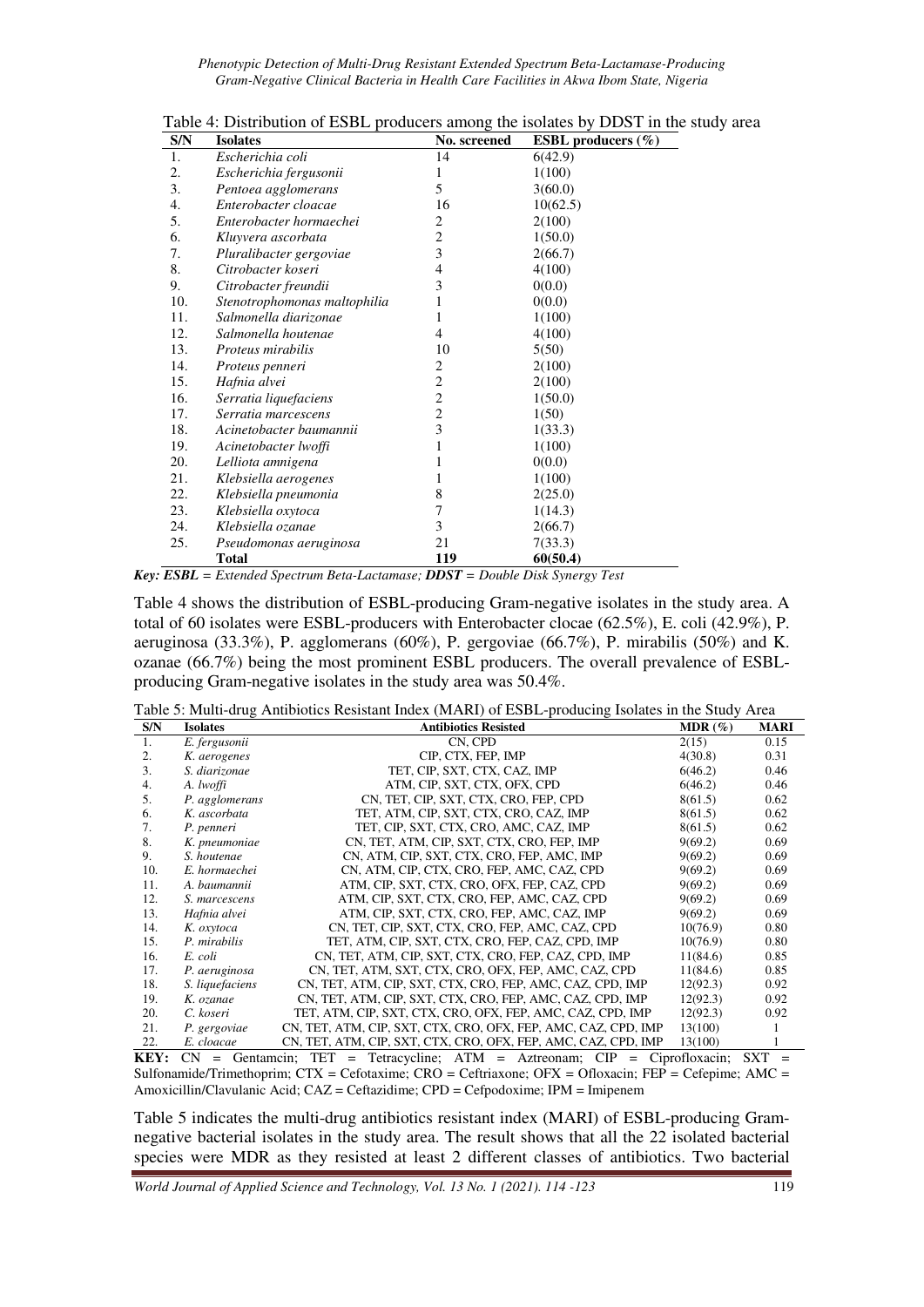species, *P. gergoviae* and *E. cloacae* showed 100% resistance to all the 13 antibiotics used and have MARI of 1. This was closely followed by *S. liquefaciens, K. ozanae* and *C. koseri*that resisted 12 out of 13 antibiotics used having MDR of 92.3% and MARI of 0.92.

| Table 6: Prevalence of MDR Gram-negative Bacteria in Relation to ESBL Production |  |  |  |  |  |  |  |
|----------------------------------------------------------------------------------|--|--|--|--|--|--|--|
|----------------------------------------------------------------------------------|--|--|--|--|--|--|--|

|                                                   | No. of isolates | $MDR (\%)$                       |
|---------------------------------------------------|-----------------|----------------------------------|
| <b>ESBL</b>                                       | 60              | 60(100)                          |
| Non-ESBL                                          | 59              | 22(37.3)                         |
| <b>Total</b>                                      | 119             | 82(68.9)                         |
| $1 \t1$ $\sim$<br>T T<br>the contract of the con- | $\cdots$        | $\mathbf{r}$ .<br><b>British</b> |

ESBL = Extended Spectrum Beta-Lactamase; MDR = Multi-drug Resistance

The prevalence of MDR Gram-negative bacteria in relation to ESBL production is shown in table 6. The result shows that, 100% of ESBL-producing isolates were multi-drug resistant while, 37.2% of Non-ESBL producers were multi-drug resistant. The overall prevalence of multi-drug resistant Gram-negative bacteria in the study area was 68.9%.

Presently, increasing production of extended spectrum beta-lactamase enzymes (ESBL) by Gram-negative bacteria have become a global public health concern because of inducing drug resistance to multiple classes of antibiotics (MDR) and making the treatment cumbersome. In order to unravel an appropriate treatment option, a more robust laboratory technique that combines both routine antimicrobial susceptibility testing and phenotypic confirmatory test for the identification of prevalent species which produce ESBL as well as their antibiotic susceptibility pattern is imperative. In this study, bacterial growth was detected in 114 (27.1%) of cases while a total of 122 Gram-negative bacterial isolates were recovered from clinical samples (urine and wound) from different groups of patients attending University of Uyo Teaching Hospital (UUTH) and General hospital Iquita, Oron (GHI). The prevalence of Gramnegative bacteria in the study area was 29%. More isolates were recovered from urine (69.7%) than wound samples (30.3%). The preponderance of uropathogens is in line with results from previous studies (Sageerabanoo *et al.,* 2015; Onwuezobe *et al.,* 2019; Ogefere *et al.,* 2019). A number of studies have reported urinary tract infection (UTI) to be the second most common infectious disease around the world caused by a wide range of microbial pathogens with Gramnegative bacteria constituting the most implicated uropathogens (Behzadi *et al.,* 2019). Therefore, the comparative high prevalence of uropathogens in this study may not be unconnected with the above stated reports.

The most frequently isolated Gram-negative bacterium in this study was *Pseudomonas aeruginosa* (17.2%). This was closely followed by *Klebsiella* spp*.* (15.6%), *Enterobacter* spp*.* (15.6%) and *E. coli* (12.3%). This finding differs from the results of earlier studies in Nigeria where *Escherichia coli* was ranked the highest in Uyo (Onwuezobe and Etang, 2018) and Benin (Ogefere *et al.,* 2019) while *Klebsiella* spp*.* was reported as the most frequently isolated organism in Kano (Yusuf *et al.,* 2013). These observed differences in the preponderance of isolated species may be due to the type and source of clinical sample used.

The antibiotic susceptibility testing of commonly prescribed antibiotics was accomplished for the most frequent pathogens found in this study. The significance of this was to reduce the incidence of acquired antibiotics' resistance in both in-and-out patients. In determining the antibiotic sensitivity patterns of isolated pathogens, *P. aeruginosa* and *A. baumannii*, the most commonly isolated pathogens in patients with pyogenic infections, showed 100% sensitivity to Imipenem, Amoxicillin/Clavulanic Acid (Augmentin) and Gentamicin, while *E. coli* and *P. mirabilis,* which are notable uropathogens were completely sensitive to Ofloxacin (100%). A high level of Ofloxacin (81.0%) against *P. aeruginosa*, Tetracycline (75.0%) against *K. pneumoniae* and Gentamicin (71.4%) against *K. oxytoca* was also obtained. The possible reason for the high sensitivity of these antibiotics as obtained in this study may be due to their limited use and abuse by patients. Most studies on the antibiotic susceptibility of urinary and pyogenic pathogens around the world have found similar results (ccc). For instance, in a similar study by Onwuezobe and Etang (2018) in Uyo, Nigeria, found a high sensitivity rate (100%) of Ofloxacin to *P. aeruginosa,* and Imipenem (73.7%) to *E. coli*, Illiyasu *et al.,* (2018) in Bauchi,

*World Journal of Applied Science and Technology, Vol. 13 No. 1 (2021). 114 -123* 120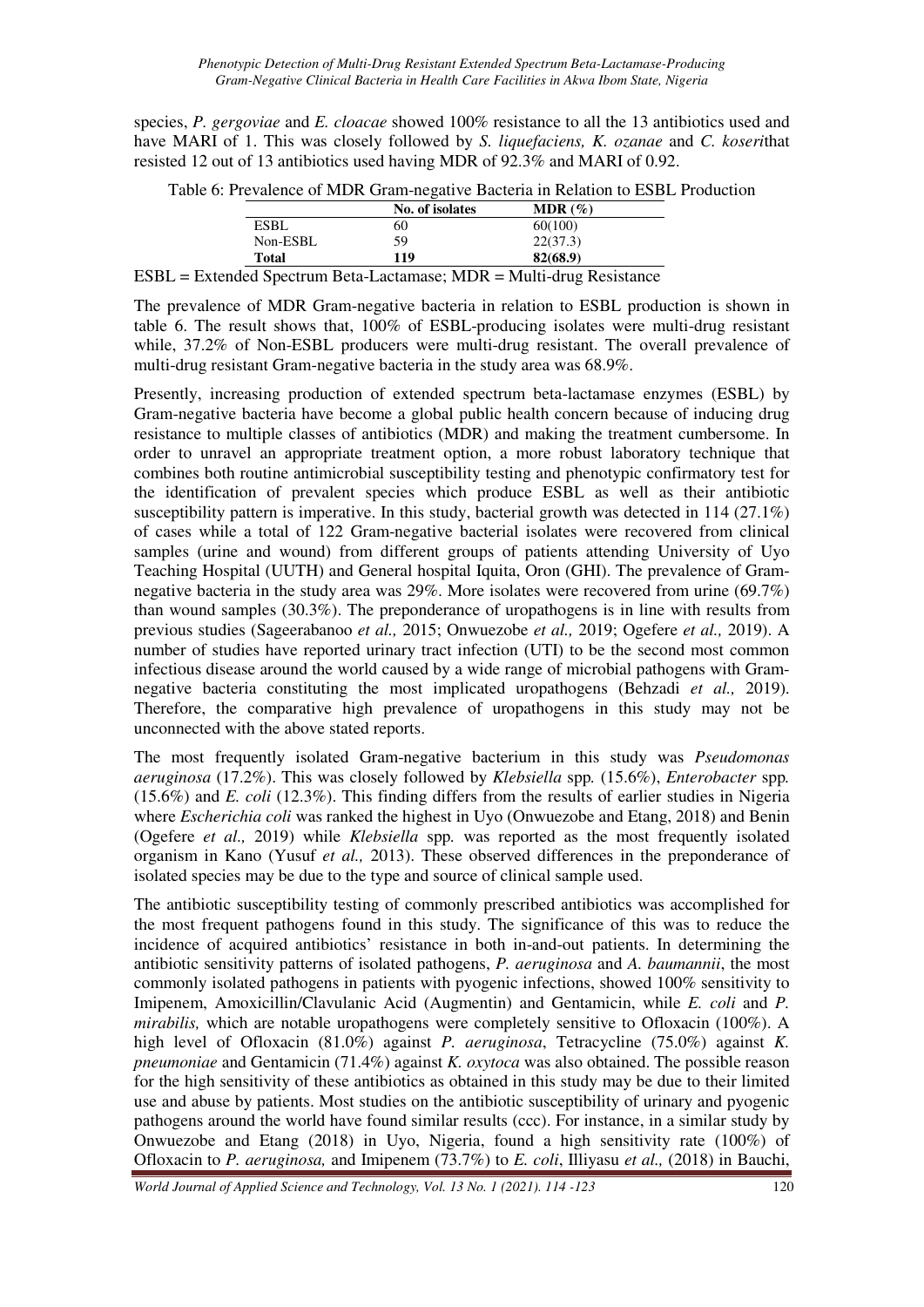Nigeria reported 80.8% sensitivity of *E. coli* isolates to Imipenem while Gharavi *et al.,* (2021) in Iran reported a high sensitivity of Imipenem to *P. aeruginosa* isolates. In contrast, studies done by Sageerabanoo *et al*., (2015) reported high resistance of *Klebsiella* spp*.* and *E. coli* to extended-spectrum Cephalosporins such as Cefpodoxime, Cefotaxime and Ceftazidime including Aztreonam.

In this study, 60 isolates comprising of 25 different Gram-negative bacterial species were ESBL producers. The prevalence of ESBL-producing Gram-negative bacteria was 50.4%. This result is higher than earlier report from our center (20.0%) by Onwuezobe and Orok (2015), Kano (15.0%) by Yusuf *et al.,* (2013) and Benin by Ibadin *et al.,* (2018) where prevalence of 47.1% was obtained. However, the finding is comparatively lower than that obtained from a study using similar phenotypic method from Uganda where a prevalence of 89.0% was obtained. The most prominent ESBL-producers were *K. (ozanae) (*66.7%), *P. gergoviae* (66.7%), *Enterobacter clocae* (62.5%), *P. agglomerans* (60%), *E. coli* (42.9%), *P. mirabilis* (50%) and*P. aeruginosa* (33.3%). The prevalence of ESBL has been shown to vary based on geographical location and over time (Malloy and Campos, 2011; Shaikh *et al.,* 2015). This study therefore shows the existence of ESBL phenotypes among Gram-negative bacterial isolates causing clinical infections at the secondary and tertiary healthcare facilities. It is pertinent however to note that most isolates recovered are not routinely reported in routine screening for this enzyme despite the simplicity of the double disk synergy test (DDST). The implication of such results may pose a serious clinical concern in the management of patients harboring ESBL-producing pathogens.

Multidrug resistance of ESBL-producers emphasizes an overwhelming health and economic burden especially in undeveloped and developing countries as resistance narrows the therapeutic options leading to increased morbidity and mortality rates in community and hospital settings (Jit *et al.,* 2020). This result shows that all ESBL-producing Gram-negative bacterial isolates were MDR as they resisted at least 3 different antibiotics. This study reported 68.9% prevalence of multi-drug resistant Gram-negative bacteria. This result is comparatively higher than that obtained in other studies (Siwakoti *et al.,* 2018; Gharavi *et al.,* 2021; Abdelaziz *et al.,* 2021). The reason for this high prevalence of MDR in the Gram-negative bacterial isolates is not far-fetched as it is possibly not unconnected with the acquisition of ESBL by these pathogens.

### **REFERENCES**

- Abdelaziz, S. M., Aboshanab, K. M., Yahia, I. S., Yassien, M. A. and Hassouna, N. A. J. A. (2021). Correlation between the Antibiotic Resistance Genes and Susceptibility to Antibiotics among the Carbapenem-Resistant Gram-Negative Pathogens. *Antibiotics*, 10, 255.
- Azekhueme , I., Moses, A.E., Abbey, S.D. (2015). Extended Spectrum Beta-Lactamases in Clinical Isolates of *Escherichia coli* and *Klebsiella pneumoniae* from University of Uyo Teaching Hospital, Uyo-Nigeria. *Journal of Advances in Medical and Pharmaceutical Sciences,* 2(3):117-125.
- Banin, E.; Hughes, D.; Kuipers, O.P. Bacterial Pathogens, Antibiotics and Antibiotic Resistance. *FEMS Microbiol. Rev*. 2017, 41, 450–452.
- Baziboroun, M., Bayani, M., Poormontaseri, Z., Shokri, M. &and Biazar, T. Prevalence and antibiotic susceptibility pattern of extended spectrum beta lactamases producing Escherichia coli isolated from outpatients with urinary tract infections in Babol, Northern of Iran. *Curr. Issues Pharm. Med. Sci*. 31, 61–64. https://doi.org/10.1515/cipms-2018- 0013 (2018).
- Behzadi, P., Behzadi, E. &and Pawlak-Adamska, E. A. Urinary tract infections (UTIs) or genital tract infections (GTIs)? It's the diagnostics that count. *GMS Hyg. Infect. Control*. 14, Doc14. http://www.egms.de/en/journals/dgkh/2019-14/dgkh000320 (2019).

*World Journal of Applied Science and Technology, Vol. 13 No. 1 (2021). 114 -123* 121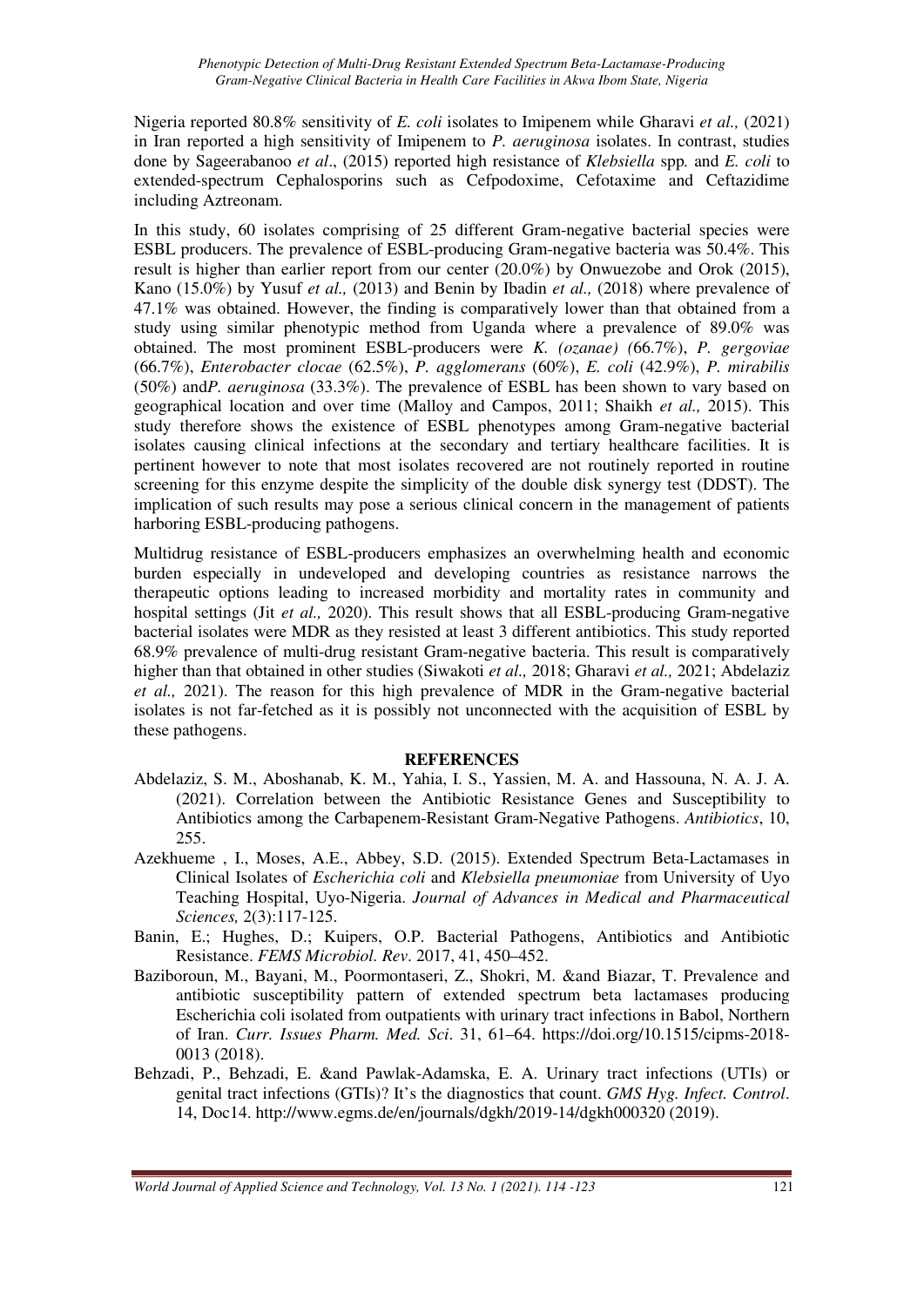- Clinical and Laboratory Standard Institute (2020).Performance Standard for Antimicrobial Susceptibility Testing (2020).Thirty-one informational supplement CLSI Document M100-S20,  $30<sup>th</sup>$  Edition. Wayne, PA: Clinical and Laboratory Standard Institute 40(1).
- Cormican, M. G., Marshall, S. A., and Jones, R. N. (1996). Detection of ESBL-producing strains by the Etest ESBL screen."*Journal of Clinical Microbiology*, 34, 1880-1884.
- Eiamphungporn, W., Schaduangrat, N., Malik, A. A. & Nantasenamat, C. Tackling the antibiotic resistance caused by class A β-lactamases through the use of β-lactamase inhibitory protein. *Int. J. Mol. Sci.* 19, 2222. https://doi.org/10.3390/ijms19082222 (2018).
- Gharavi, M. J., Zarei, J., Roshani-Asl, P., Yazdanyar, Z., Sharif, M. and Rashid, N. (2021). *Scientific Reports*, 11:578.
- Hansen KH, Bortolaia V, Nielsen CA, Nielsen JB, Schonning K, Agerso Y and Guardabassi L (2016). Host-specific patterns of genetic diversity among IncI1-I and IncK plasmids encoding CMY-2 Betalactamase in Escherichia coli isolates from humans, poultry meat, poultry and dogs in Denmark. *Applied and Environmental Microbiology* 82:4705-4714
- Ibadin, E. E., Omoregie, R. and Enabulele, O. I. (2018). Prevalence of extended spectrum βlactamase, AmpC βlactamase and metallo-β-lactamase among clinical isolates recovered from patients with urinary tract infections in Benin City, Nigeria. *N Z J Med Lab Sci* 2018;72:11-6
- Iliyasu M. Y., Uba, A. and Agbo, E. B. (2018). Phenotypic detection of multidrug resistant extendedspectrum beta-lactamase (ESBL) producing *Escherichia coli* from clinical samples. *African Journal of Cellular Pathology*, 10(2): 25-32.
- Jit, M., Ng, D. H. L., Luangasanatip, N., Sandmann, F., Atkins, K. E., Robotham, J. V. and Pouwels, K. B. (2020). Quantifying the Economic cost of Antibiotic Resistance and the Impact of Related Interventions: Rapid Methodological Review, Conceptual Framework and Recommendations for Future Studies. *BMC Med*., 18, 38.
- Malloy, A. M. W. and Campos, J. M. (2011). Extended-spectrum beta-lactamases: a brief clinical update. *Pediatr Infect Dis J*., 30:1092–3.
- McNulty, C. A. M. CTX-M ESBL-producing Enterobacteriaceae: Estimated prevalence in adults in England in 2014. J. Antimicrob. Chemother. 73, 1368–1388. https://doi.org/10.1093/jac/dky007 (2018)
- Moustafa, A. et al*et al*. Microbial metagenome of urinary tract infection. *Sci. Rep.* 8, 4333. https://doi.org/10.1038/s41598-018-22660 -8 (2018).
- Ogefere, H. O., Iriah, S. E. and Ibadin, E. E. (2019).Detection of SHV and TEM-type extended spectrum β-lactamase in bacterial isolates in military hospitals. *Universa Medicina*, 38, 186-193.
- Olusolabomi JI, Onipede OA, Orimolade AE, Akinyoola LA, Babalola GO (2011). Extendedspectrum Beta-lactamase Orthopedic Wound Infections in Nigeria. *Journal of Global Infectious Diseases* 3(3):211- 215.
- Onwuezobe, I. A. and Etang, U. E. (2018). Current Antibiotic Resistance Trends of Uropathogens from Outpatients in a Nigerian Urban Health Care Facility. *International Journal of Healthcare and Medical Sciences*, 4(6): 99-104.
- Onwuezobe, I. A. and Orok, F. E. (2015). The bacterial isolates and plasmid profiles of extended spectrum beta-lactamases producers causing urinary tract infections among pregnant women in Uyo, Nigeria. *Journal of Biosciences and Medicines*, vol. 3, pp.: 25- 30.
- Onwuezobe, I. A., Etang, U. E. and Ekuma, A. E. (2019). Correlating Urinary Tract Infection with Patients' Presenting Symptoms and Bacterial Isolation from Urine in Uyo, Nigeria. Science Journal of Clinical Medicine, 8(3): 21-27.
- Paterson DL. Recommendation for treatment of severe infections caused by Enterobacteriaceae producing extended-spectrum ß-lactamases (ESBLs). Clin Microbiol Infect 2000;6:460-3
- Rajivgandhi, G., Maruthupandy, M., Ramachandran, G., Priyanga, M. &and Manoharan, N. Detection of ESBL genes from ciprofoxacin resistant Gram negative bacteria isolated